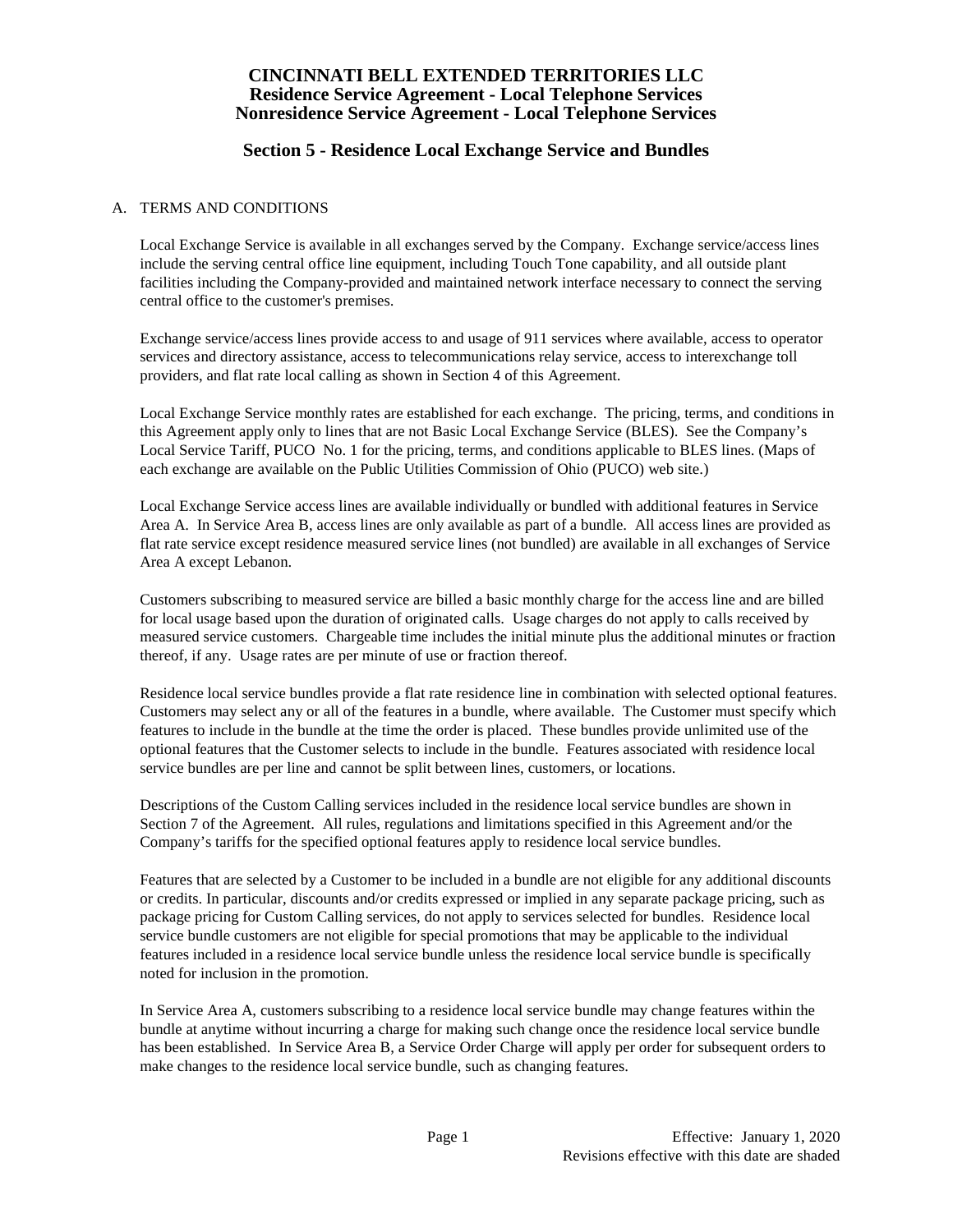# **Section 5 - Residence Local Exchange Service and Bundles**

#### A. TERMS AND CONDITIONS (Continued)

All rules, regulations, and limitations for hunting specified in Section 20 of this Agreement apply to Custom Connections. In addition, the following regulations apply to hunting service with Custom Connections.

The Customer is required to pre-determine the telephone lines that are to be a part of the hunting arrangement. Hunting service will be placed on every telephone line in the hunting arrangement. This will enable the central office to search in a pre-determined sequence for an available idle line in a pre-established group of lines.

To accommodate the provisioning of hunting, Call Waiting cannot be activated on the telephone lines which have been chosen by the Customer to be part of the hunting arrangement, with the exception of the last line. Also, the Voice Mail Support services, as outlined in Section 7, cannot be activated on any of the telephone lines which are involved in the hunting arrangement.

Multi-line hunting and circular hunting are not available.

The telephone lines that are part of the hunting arrangement must be served from the same central office and furnished to the same Customer. Hunting is only available to customers who are served out of appropriately equipped central offices.

Local exchange services are only available where facilities permit and are subject to special construction charges as described in Section 21 of this Agreement.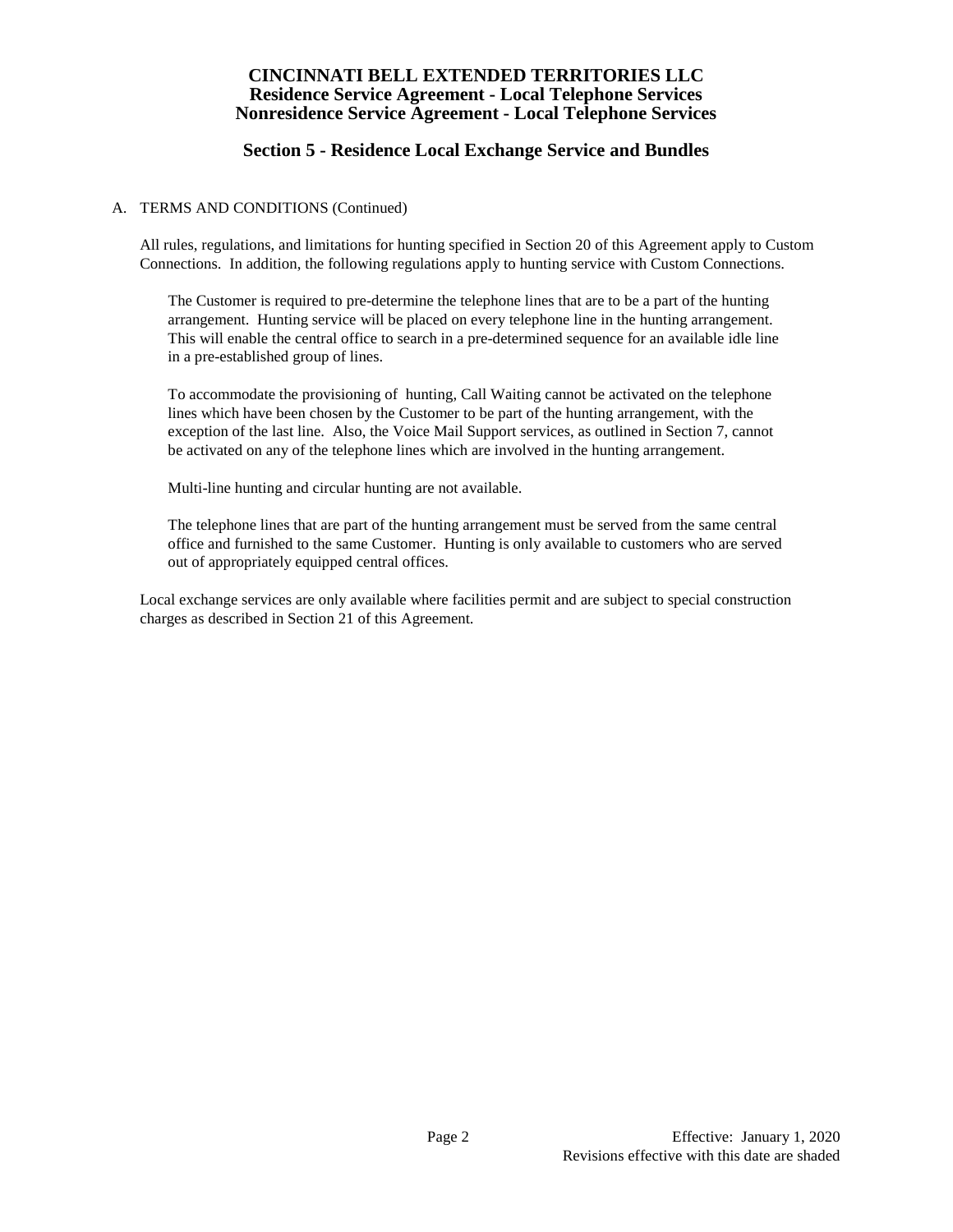# **Section 5 - Residence Local Exchange Service and Bundles**

### B. ACCESS LINE BUNDLES

Access line bundles provide a flat-rate residence Local Exchange Service line in combination with selected optional features.

1. Complete Connections Bundle 1

Complete Connections Bundle 1 is available in Service Area A and Service Area B this service is grandfathered in the Lebanon Exchange and this bundle is not available to new customers in Lebanon. Current Lebanon subscribers to this bundle may keep this bundle as long as they do not move or disconnect service.

Customers subscribing to Complete Connections Bundle 1 may subscribe to any or all of the following features. (Some features may not be compatible on the same line.)

- a. Anonymous Call Rejection
- b. Anywhere Call Forwarding
- c. Call Block (\*60)
- d. Call Forwarding Busy Line
- e. Call Forwarding Don't Answer
- f. Call Forwarding Variable
- g. Call Return (\*69)
- h. Call Waiting
- i. Call Waiting Deluxe (as of 5/1/2018 this feature is not available to new subscribers)
- j. Caller ID Name and Number
- k. Distinctive Ringing (MDNL)
- l. Message Waiting Indicator
- m. Priority Call
- n. Priority Forward
- o. Quiet Time
- p. Repeat Dialing (\*66)
- q. Reveal Privacy Management
- r. Speed Calling 8
- s. Speed Calling 30
- t. Talking Call Waiting (as of 5/1/2018 this feature is not available to new subscribers)
- u. Three Way Calling
- v. Voice Mail

Customers subscribing to Complete Connections Bundle 1 may bundle a second line with no features for an additional bundled charge. This option is not available in the Lebanon exchange, and discounted second lines are limited to one per account.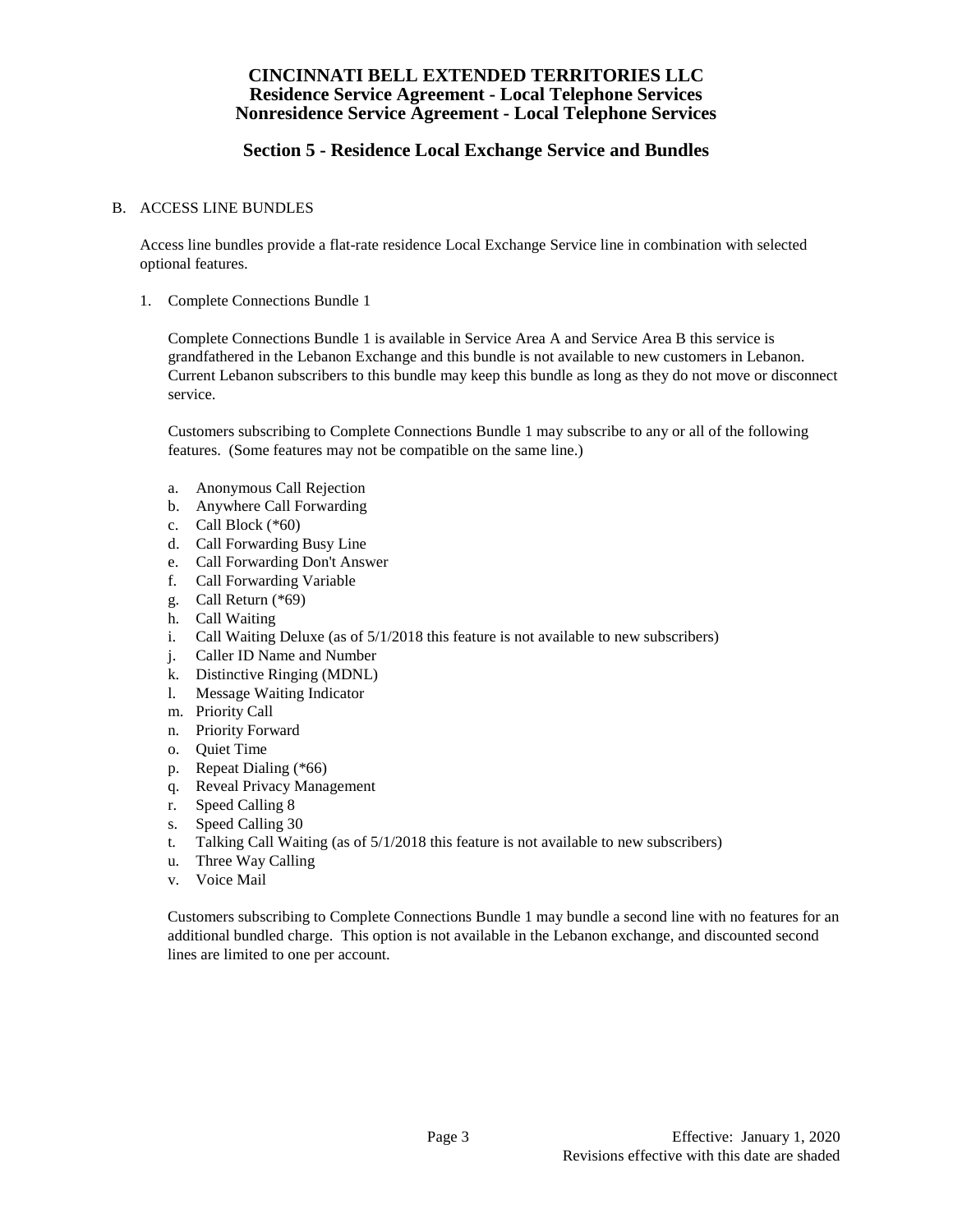# **Section 5 - Residence Local Exchange Service and Bundles**

### B. ACCESS LINE BUNDLES (Continued)

2. Complete Connections Bundle 2

Complete Connections Bundle 2 is only available in the Lebanon exchange.

Customers subscribing to Complete Connections Bundle 2 may subscribe to any or all of the following features. (Some features may not be compatible on the same line.)

- a. Anonymous Call Rejection
- b. Anywhere Call Forwarding
- c. Call Block (\*60)
- d. Call Forwarding Variable
- e. Call Return (\*69)
- f. Call Waiting
- g. Call Waiting Deluxe (as of 5/1/2018 this feature is not available to new subscribers)
- h. Caller ID Name and Number
- i. Distinctive Ringing (MDNL)
- j. Priority Call
- k. Priority Forward
- l. Repeat Dialing (\*66)
- m. Reveal Privacy Management
- n. Speed Calling 8
- o. Speed Calling 30
- p. Talking Call Waiting (as of 5/1/2018 this feature is not available to new subscribers)
- q. Three Way Calling
- r. Voice Mail
- s. Voice Mail Support Package

Additionally, Complete Connections Bundle 2 provides unlimited domestic long distance calling. Unlimited long distance service is provided by Cincinnati Bell Technology Solutions LLC (CBTS TS). See CBTS TS's Residence and Nonresidence Service Agreement - Long Distance Telephone Services for the terms and conditions applicable to the unlimited domestic long distance calling plan.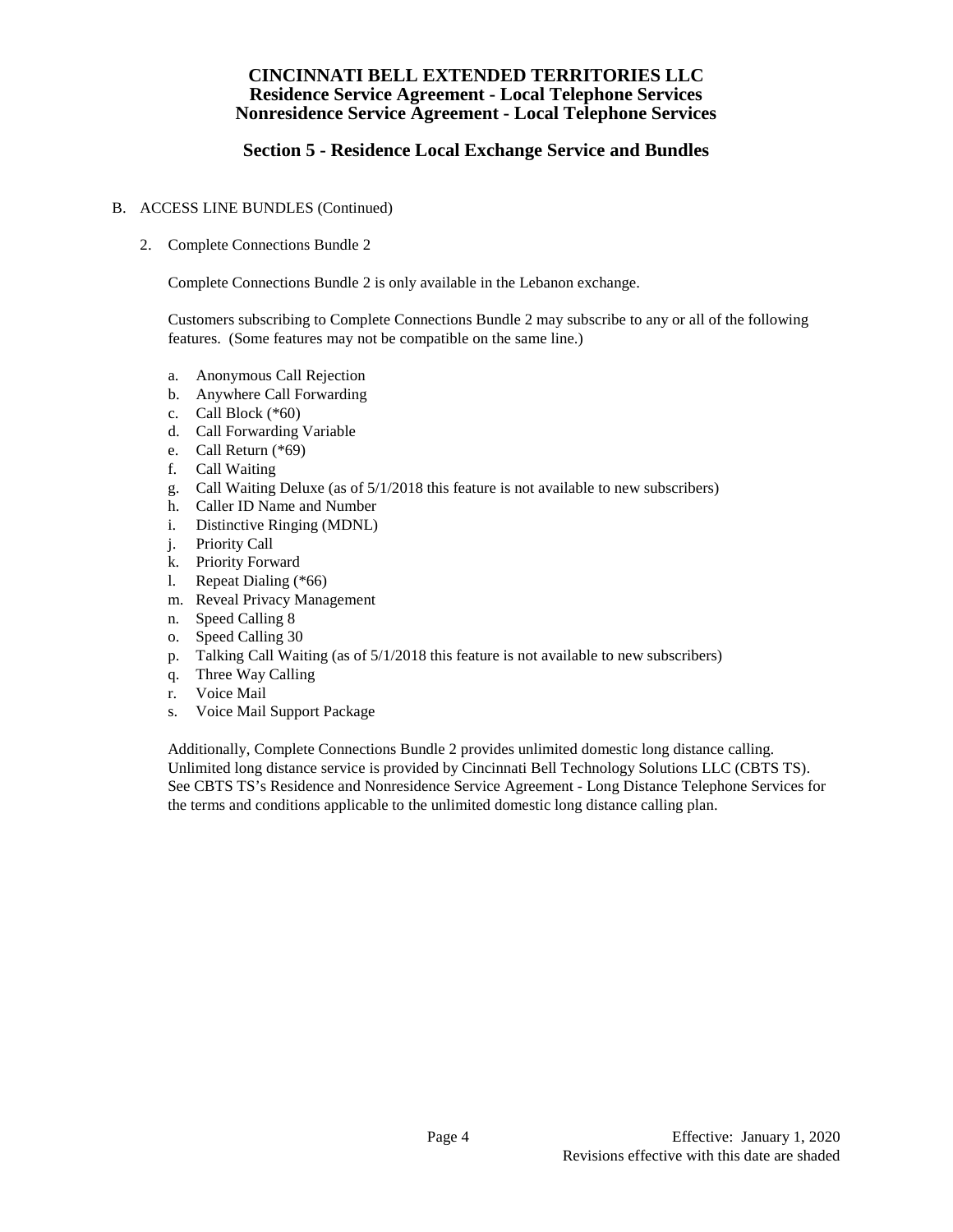# **Section 5 - Residence Local Exchange Service and Bundles**

### B. ACCESS LINE BUNDLES (Continued)

## 3. HomePak Reach Bundle

Home Pak Reach is available in Service Area A and Service Area B.

Customers subscribing to Reach may subscribe to any or all of the following features. (Some features may not be compatible on the same line.)

- a. Anonymous Call Rejection
- b. Call Block  $(*60)$
- c. Call Forwarding Busy Line
- d. Call Forwarding Don't Answer
- e. Call Forwarding Variable
- f. Calling Name and Number
- g. Call Waiting
- h. Distinctive Ringing (MDNL)
- i. Message Waiting Indicator
- j. Reveal Privacy Management
- k. Three-Way Calling
- l. Voice Mail

Additionally, Home Pak Reach provides unlimited domestic long distance calling. See CBTS TS's Service Agreement for the terms and conditions applicable to the unlimited domestic long distance calling plan.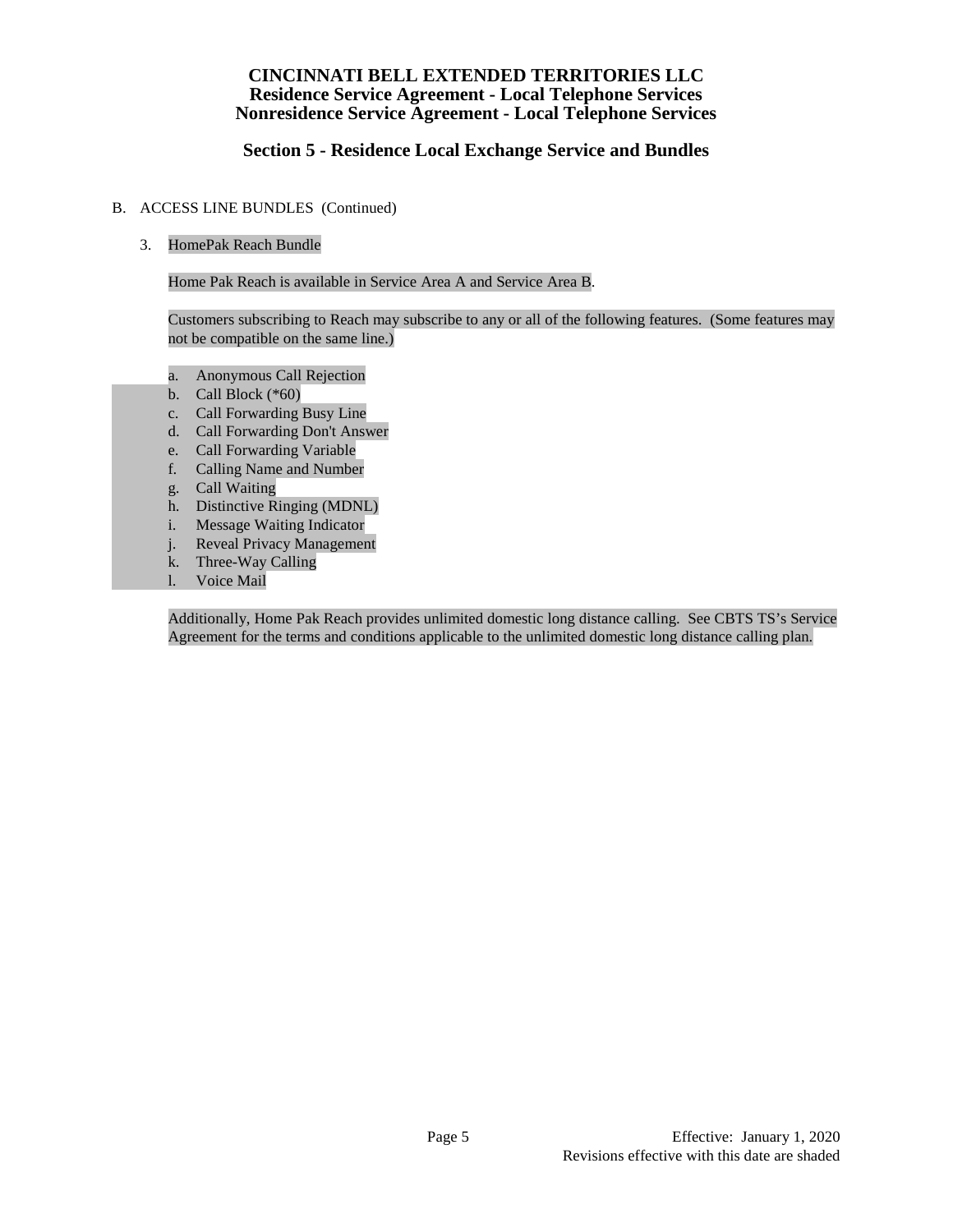# **Section 5 - Residence Local Exchange Service and Bundles**

### B. ACCESS LINE BUNDLES (Continued)

4. Custom Connections Bundle 1

Custom Connections Bundle 1 is grandfathered as of April 11, 2006. Existing customers may retain this service at their current locations and change features within the bundle but may not move the service to a new location. Custom Connections Bundle 1 is not available to new subscribers or as new service.

Customers subscribing to Custom Connections Bundle 1 may subscribe to any or all of the following features. (Some features may not be compatible on the same line.)

- a. Anonymous Call Rejection
- b. Anywhere Call Forwarding
- c. Call Block (\*60)
- d. Call Forwarding Busy
- e. Call Forwarding Don't Answer
- f. Call Forwarding Variable
- g. Call Return (\*69)
- h. Call Transfer
- i. Call Waiting
- j. Caller ID Name and Number
- k. Distinctive Ringing (MDNL)
- l. Hunting
- m. Message Waiting Indicator
- n. Per Line Number Privacy
- o. Repeat Dialing (\*66)
- p. Speed Calling 8
- 
- q. Speed Calling 30<br>r. Three Wav Callin Three Way Calling
- s. Voice Mail

Custom Connections Bundle 1 customers in all exchanges except Lebanon must select between a paper bill delivered via the U.S. mail or an e-bill delivered electronically via the internet. The bundle price is discounted for customers choosing the e-bill option. The monthly rate for the e-bill option applies to all lines that are group billed with the first line, regardless of how the first line is billed. The paper bill monthly rate for additional lines only applies to additional lines that are billed separately from the first line.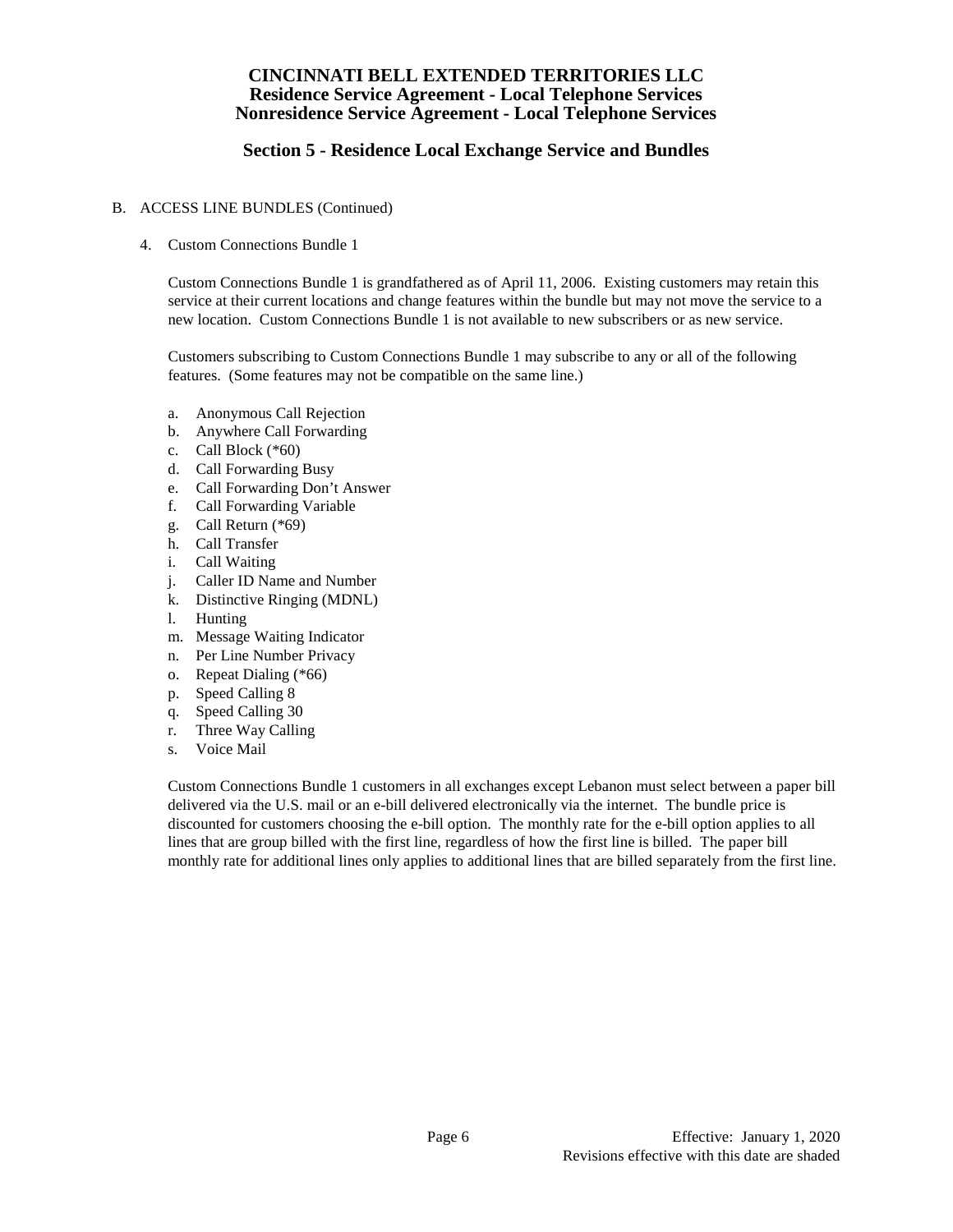# **Section 5 - Residence Local Exchange Service and Bundles**

### B. ACCESS LINE BUNDLES (Continued)

5. Custom Connections Bundle 2

Custom Connections Bundle 2 is grandfathered as of February 12, 2018. Existing customers may retain this service at their current locations, change features within the bundle and move the service to a new location, where facilities permit. Custom Connections Bundle 2 is not available to new subscribers.

Customers subscribing to Custom Connections Bundle 2 may subscribe to any or all of the following features. (Some features may not be compatible on the same line.)

- a. Anonymous Call Rejection
- b. Anywhere Call Forwarding
- c. Call Block (\*60)
- d. Call Forwarding Busy
- e. Call Forwarding Don't Answer
- f. Call Forwarding Variable
- g. Call Return (\*69)
- h. Call Transfer
- i. Call Waiting
- j. Caller ID Name and Number
- k. Distinctive Ringing (MDNL)
- l. Hunting
- m. Message Waiting Indicator
- n. Per Line Number Privacy
- o. Repeat Dialing (\*66)
- p. Speed Calling 8
- q. Three Way Calling
- r. Voice Mail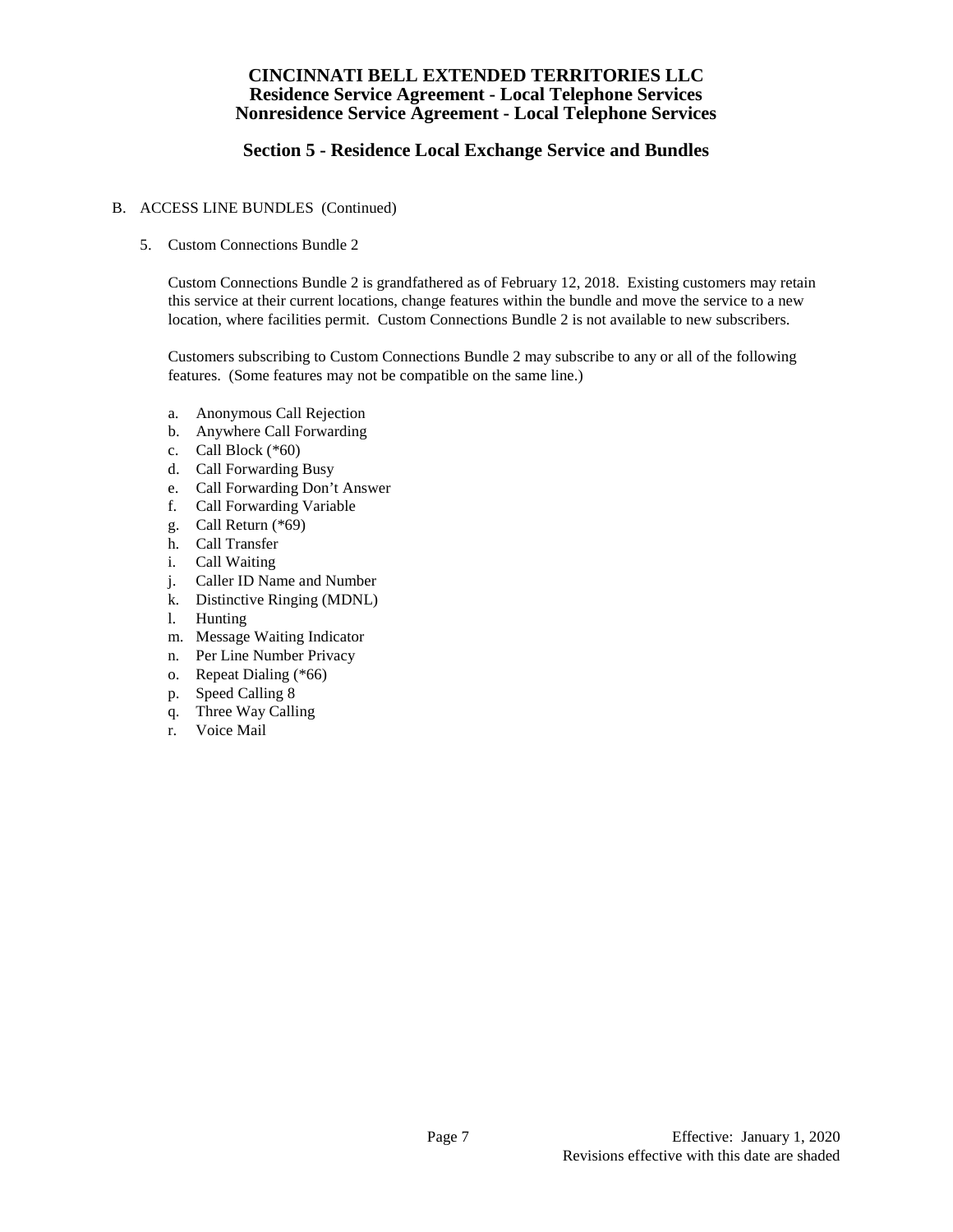# **Section 5 - Residence Local Exchange Service and Bundles**

### B. ACCESS LINE BUNDLES (Continued)

6. Home Pak Advantage (Grandfathered 1/1/2020)

Home Pak Advantage is available in Service Area A and Service Area B.

Customers subscribing to Home Pak Advantage may subscribe to any or all of the following features. (Some features may not be compatible on the same line.)

- a. Anonymous Call Rejection
- b. Anywhere Call Forwarding
- c. Call Block (\*60)
- d. Call Forwarding Busy Line
- e. Call Forwarding Don't Answer
- f. Call Forwarding Variable
- g. Call Return (\*69)
- h. Call Waiting
- i. Call Waiting Deluxe (as of  $5/1/2018$  this service is not available to new subscribers)
- j. Caller ID Name and Number
- k. Distinctive Ringing (MDNL)
- l. Message Waiting Indicator
- m. Priority Call
- n. Repeat Dialing (\*66)
- o. Reveal Privacy Management
- p. Three Way Calling
- q. Voice Mail

Additionally, Home Pak Advantage provides unlimited domestic long distance calling. (Unlimited long distance service is provided by Cincinnati Bell Any Distance Inc. (CBAD). See CBAD's Residence and Nonresidence Service Agreement - Long Distance Telephone Services for the terms and conditions applicable to the unlimited domestic long distance calling plan.)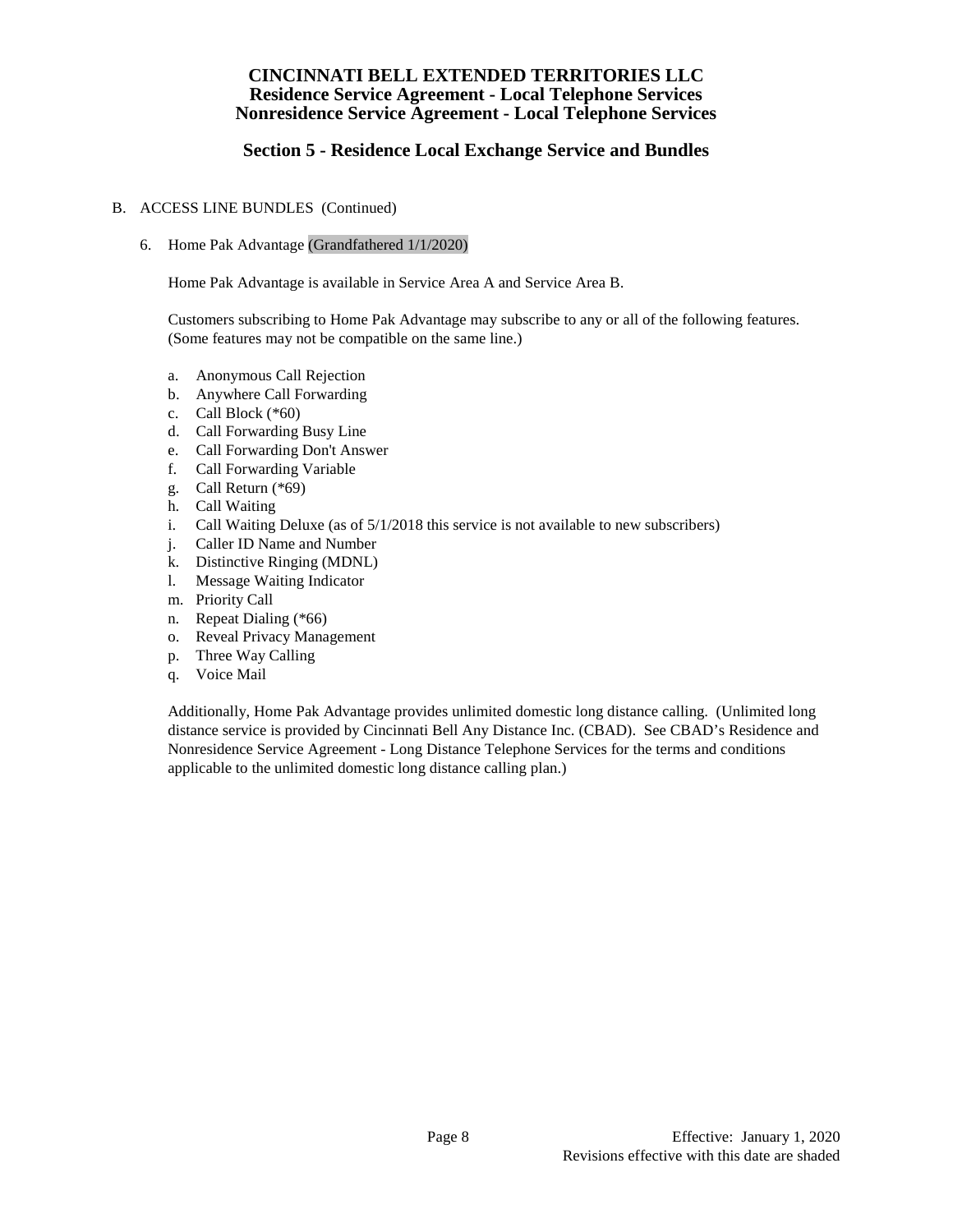# **Section 5 - Residence Local Exchange Service and Bundles**

### B. ACCESS LINE BUNDLES (Continued)

### 7. HomePak Lite (Grandfathered 1/1/2020)

Home Pak Lite is available in Service Area A and Service Area B.

Customers subscribing to Home Pak Lite may subscribe to any or all of the following features. (Some features may not be compatible on the same line.)

- a. Call Forwarding Busy Line
- b. Call Forwarding Don't Answer
- c. Call Waiting
- d. Call Waiting Deluxe (as of 5/1/2018 this service is not available to new subscribers)
- e. Caller ID Name and Number
- f. Message Waiting Indicator
- g. Reveal Privacy Management
- h. Voice Mail

Additionally, Home Pak Lite provides unlimited domestic long distance calling. (Unlimited long distance service is provided by Cincinnati Bell Any Distance Inc. (CBAD). See CBAD's Residence and Nonresidence Service Agreement - Long Distance Telephone Services for the terms and conditions applicable to the unlimited domestic long distance calling plan.)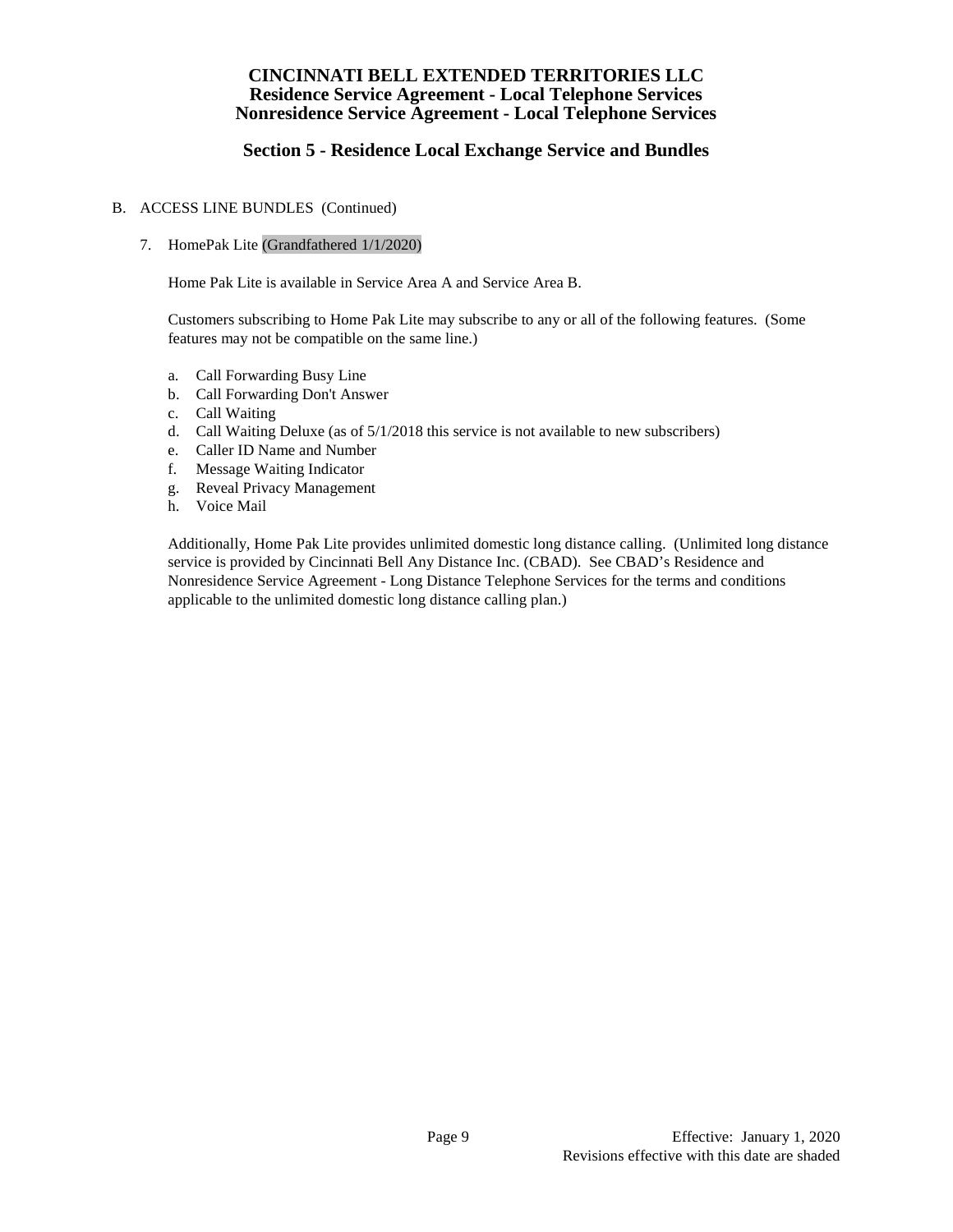# **Section 5 - Residence Local Exchange Service and Bundles**

### B. ACCESS LINE BUNDLES (Continued)

8. Home Phone Pak

Home Phone Pak is grandfathered as of August 1, 2005. Existing Customers may retain this service at their current locations and change features within the bundle, but may not move the service to a new location and may not change long distance plans within the bundle. Home Phone Pak is not available to new subscribers or as new service.

Customers subscribing to Home Phone Pak may subscribe to any or all of the following features. (Some features may not be compatible on the same line.)

- a. Anonymous Call Rejection
- b. Anywhere Call Forwarding
- c. Call Block (\*60)
- d. Call Forwarding Busy Line
- e. Call Forwarding Don't Answer
- f. Call Forwarding Variable
- g. Call Return (\*69)
- h. Call Waiting
- i. Call Waiting Deluxe
- j. Caller ID Name and Number
- k. Distinctive Ringing (MDNL)
- l. Message Waiting Indicator
- m. Repeat Dialing (\*66)
- n. Reveal Privacy Management
- o. Speed Calling 8
- p. Talking Call Waiting
- q. Three Way Calling
- r. Voice Mail

Home Phone Pak provides 100 domestic long distance minutes. (Long distance service is provided by Cincinnati Bell Any Distance Inc. (CBAD). See CBAD's Residence and Nonresidence Service Agreement - Long Distance Telephone Services for the terms and conditions applicable to the domestic long distance calling plans.) Customers desiring to change their bundled long distance calling plan must convert to a non-grandfathered service.

Home Phone Pak Customers in all exchanges except Lebanon must select between a paper bill delivered via the U.S. mail or an e-bill delivered electronically via the internet. The bundle price is discounted for customers choosing the e-bill option. The monthly rate for the e-bill option applies to all lines that are group billed with the first line, regardless of how the first line is billed. The paper bill monthly rate for additional lines only applies to additional lines that are billed separately from the first line.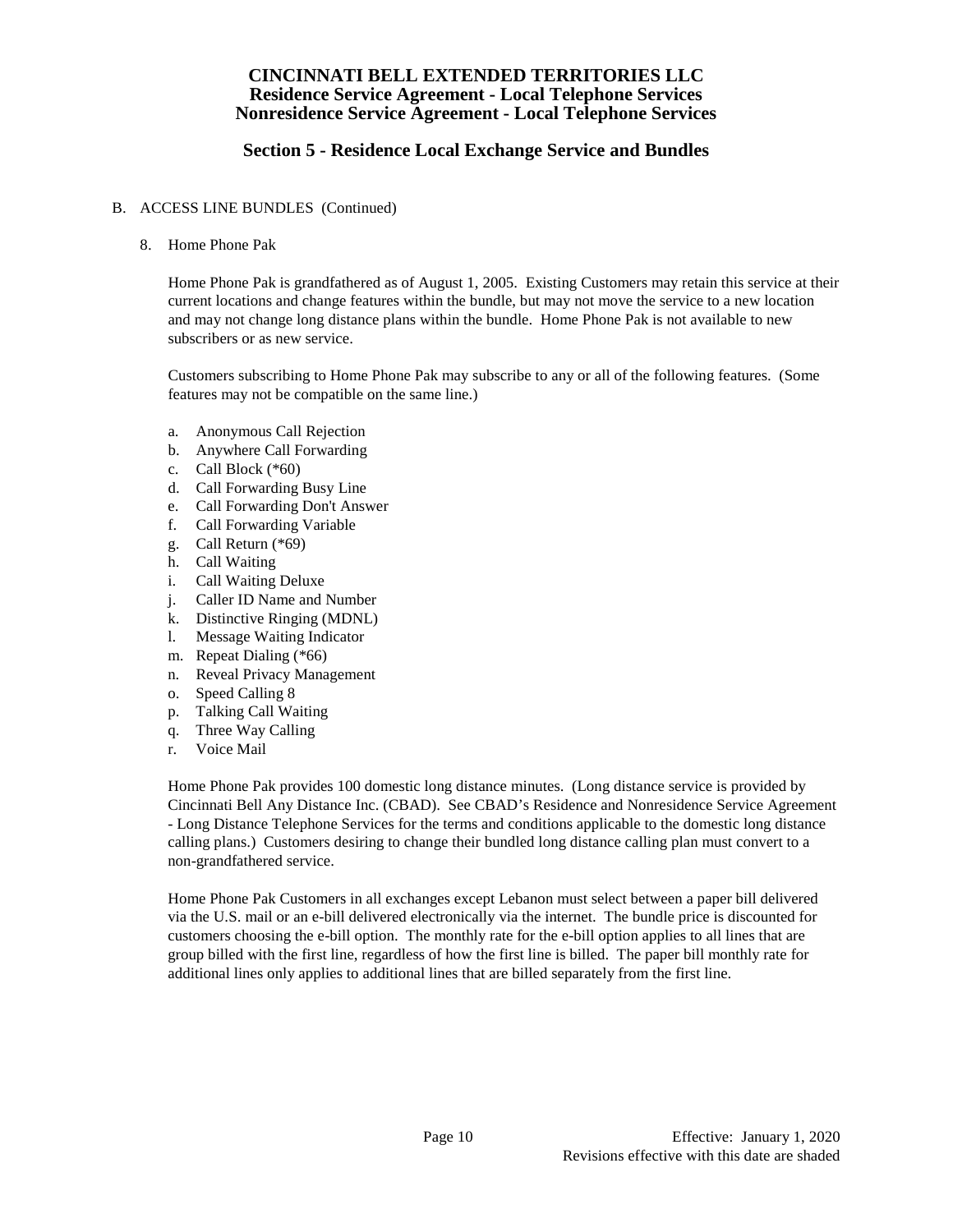# **Section 5 - Residence Local Exchange Service and Bundles**

### B. ACCESS LINE BUNDLES (Continued)

9. Home Phone Pak 2

Home Phone Pak 2 is grandfathered as of August 4, 2009. Existing Customers may retain this service at their current locations and change features within the bundle, but may not move the service to a new location and may not change long distance plans within the bundle. Home Phone Pak 2 is not available to new subscribers or as new service.

Customers subscribing to Home Phone Pak may subscribe to any or all of the following features. (Some features may not be compatible on the same line.)

- a. Anonymous Call Rejection
- b. Anywhere Call Forwarding
- c. Call Block (\*60)
- d. Call Forwarding Busy Line
- e. Call Forwarding Don't Answer
- f. Call Forwarding Variable
- g. Call Return (\*69)
- h. Call Waiting
- i. Call Waiting Deluxe
- j. Caller ID Name and Number
- k. Distinctive Ringing (MDNL)
- l. Message Waiting Indicator
- m. Priority Call
- n. Repeat Dialing (\*66)
- o. Reveal Privacy Management
- p. Speed Calling 8
- q. Three Way Calling
- r. Voice Mail

Home Phone Pak 2 is available with 100 domestic long distance minutes (except in the Lebanon exchange), and, for an additional charge, with unlimited domestic long distance calling. (Long distance service is provided by Cincinnati Bell Any Distance Inc. (CBAD). See CBAD's Residence and Nonresidence Service Agreement - Long Distance Telephone Services for the terms and conditions applicable to the domestic long distance calling plans.) Customers may not change between these long distance options. Customers desiring to change their bundled long distance calling plan must convert to a non-grandfathered service.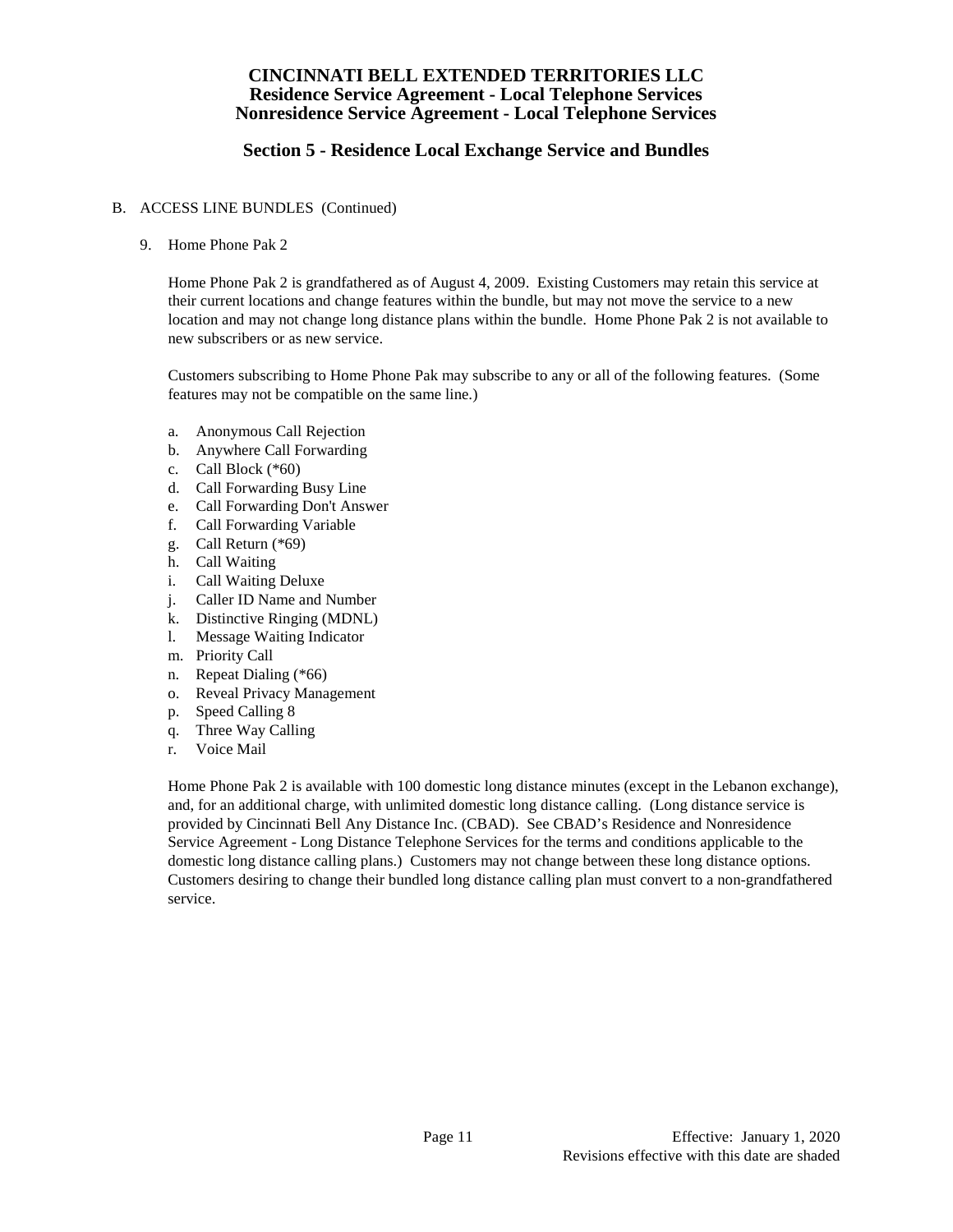# **Section 5 - Residence Local Exchange Service and Bundles**

#### B. ACCESS LINE BUNDLES (Continued)

#### 10. Price For Life

Price For Life is grandfathered as of November 1, 2010. Existing Customers may retain this service at their current locations and change features within the bundle, but may not move the service to a new location. Removal of services within the Price For Life bundle may result in the loss of Price For Life. Price For Life is not available to new subscribers or as new service.

HomePak Lite and Home Phone Pack 2 may be bundled with Zoomtown high-speed internet service to form a Price For Life bundle. The price for a Price For Life bundle will not increase as long as the Customer retains the services in the Price For Life bundle. Price For Life applies only to the services listed for the bundle. Price For Life is not available for any additional features or services including, but not limited to Spinvox, wireless data plans, Fusion WiFi, Wire Care, directory listings, operator services, and Community Connection Service. Taxes, surcharges, and government fees are additional to the Price For Life bundle price.

Zoomtown is available at the following speeds: 768 KB, 5 MB, 8 MB, 10 MB, 20 MB, and 30 MB depending on the customer's exchange and the availability of suitable facilities.

Price For Life cannot be combined with any promotional offers unless the promotion specifies that the promotional offer can be combined with Price For Life.